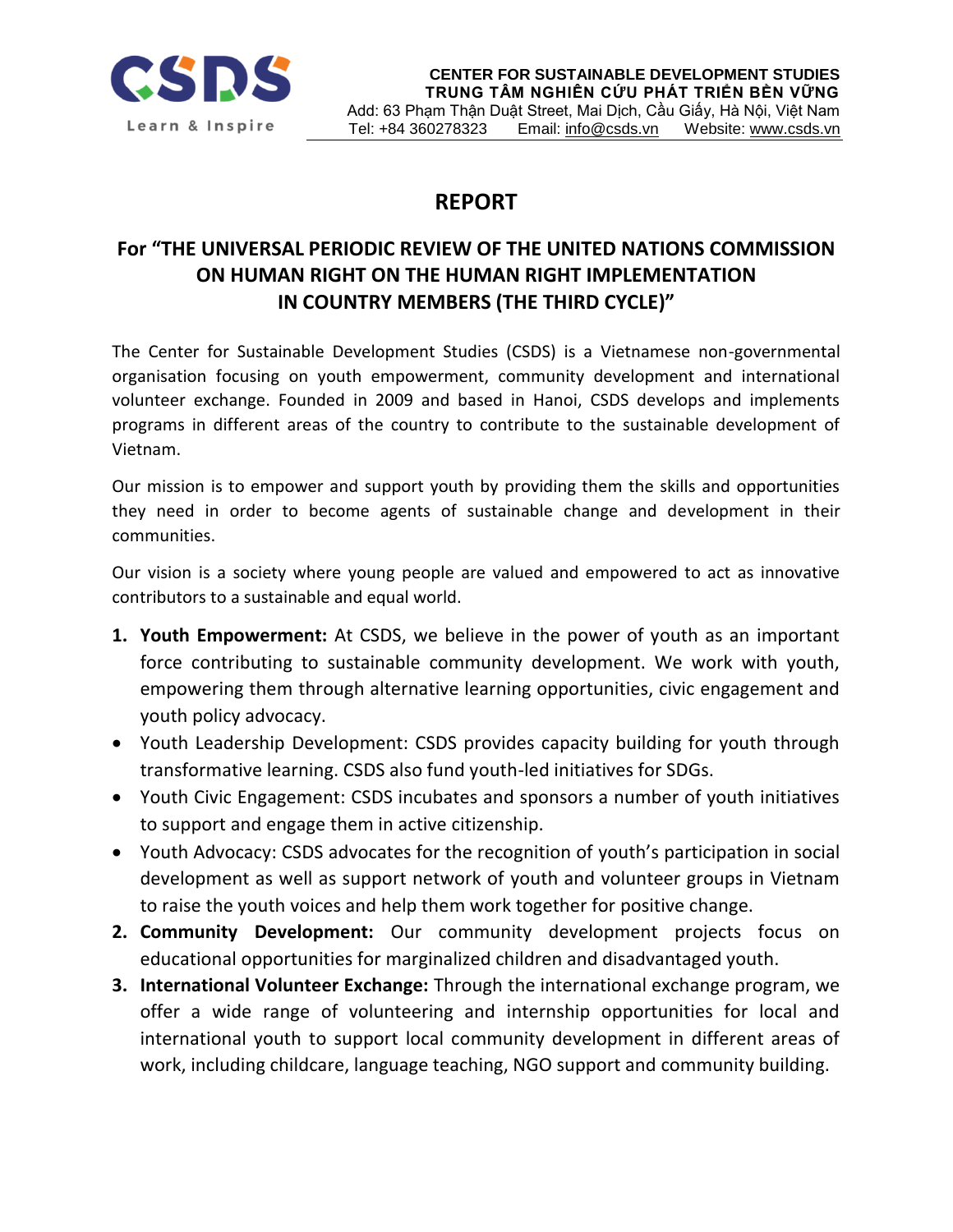## **1. Overview of youth sector in Vietnan**

- 1.1. According to the Vietnam's Youth Law (which is appended to its [2011 Youth](http://www.youthpolicy.org/national/Vietnam_2011_Youth_Development_Strategy.pdf)  [Development Strategy\)](http://www.youthpolicy.org/national/Vietnam_2011_Youth_Development_Strategy.pdf), youth is defined as aged 16-30 years.
- 1.2. Vietnam has a [youth law](http://www.youthpolicy.org/national/Vietnam_2005_National_Youth_Law.pdf) from 2005 and a [youth development strategy](http://www.youthpolicy.org/national/Vietnam_2011_Youth_Development_Strategy.pdf) for 2011- 2020.The [youth law](http://www.youthpolicy.org/national/Vietnam_2005_National_Youth_Law.pdf) (2005) provides the legal framework for the rights of young people. It mandates the State to develop policies for youth in areas such as education, employment, health and recreation. The law directly informs the [Vietnamese Youth](http://www.youthpolicy.org/national/Vietnam_2011_Youth_Development_Strategy.pdf)  [Development Strategy 2011-2020.](http://www.youthpolicy.org/national/Vietnam_2011_Youth_Development_Strategy.pdf) Its goals include developing a highly patriotic generation, and creating a young workforce that meets the needs of modernisation.
- 1.3. Public Institutions: The [Ministry of Home Affairs](http://moha.gov.vn/) is mandated by the [2011 youth](http://www.youthpolicy.org/national/Vietnam_2011_Youth_Development_Strategy.pdf)  [strategy](http://www.youthpolicy.org/national/Vietnam_2011_Youth_Development_Strategy.pdf) to be the lead agency in the implementation of the strategy. It ensures relevant agencies incorporate the youth strategy's objectives in the design of programmes and plans. It is required to conduct a mid-term review of the strategy's implementation by 2015, and a final review by 2020. The [National Committee on Youth of](http://english.doanthanhnien.vn/Article-category/318/Ncyv.htm)  [Vietnam](http://english.doanthanhnien.vn/Article-category/318/Ncyv.htm) is comprised of representatives from relevant ministries and departments, to advise the prime minister on issues relating to youth, and to coordinate their operations.
- 1.4. Youth and Representation: The [2005 youth law](http://www.youthpolicy.org/national/Vietnam_2005_National_Youth_Law.pdf) features two key youth organisations. The [Vietnam Youth Federation](http://english.doanthanhnien.vn/Article-category/320/Vyf.htm) (VYF) has a broad based membership of youth and youth organisations (note: it is named "Vietnam Youth League" in the youth law). VYF aims to organise its members "to actively participate in national industrialisation and modernisation". The [Ho Chi Minh Communist Youth Union](http://english.doanthanhnien.vn/) is the youth wing of the Communist Party of Vietnam. The youth law mandates that the union, along with other organisations, make proposals to the government on how best to address the needs of youth.
- 1.5. There is a strong movement of voluntary engagement of youth in development process, particularly in community services. Thousand of young people have initiated, run or participated in youth led activiites around the country. These activities take places along side with those initiated and run by the youth public institutions.

## **2. CSDS's evaluation of youth participation in policy making in Vietnam since 2014**

- 2.1. There has been an increase in awareness of human rights among young people in Vietnam as the term has been made less sensitive by the government agencies and public presses.
- 2.2. There has been an increase in the opportunities for youth representatives from nonstate sectors to participate in policy making process. In 2016-17, several youth leaders from voluntary groups were invited by the Ministry of Planning and Investment (MPI) to participate in the discussion of the making of the Vietnam Sustainable Development Strategy 2030. These youth leaders brought the voices and perpectives from the socalled youth community based organizations (CBOs) in their newly founded youth network 2030 Youth Force Vietnam. Besides that, the online platforms used by a